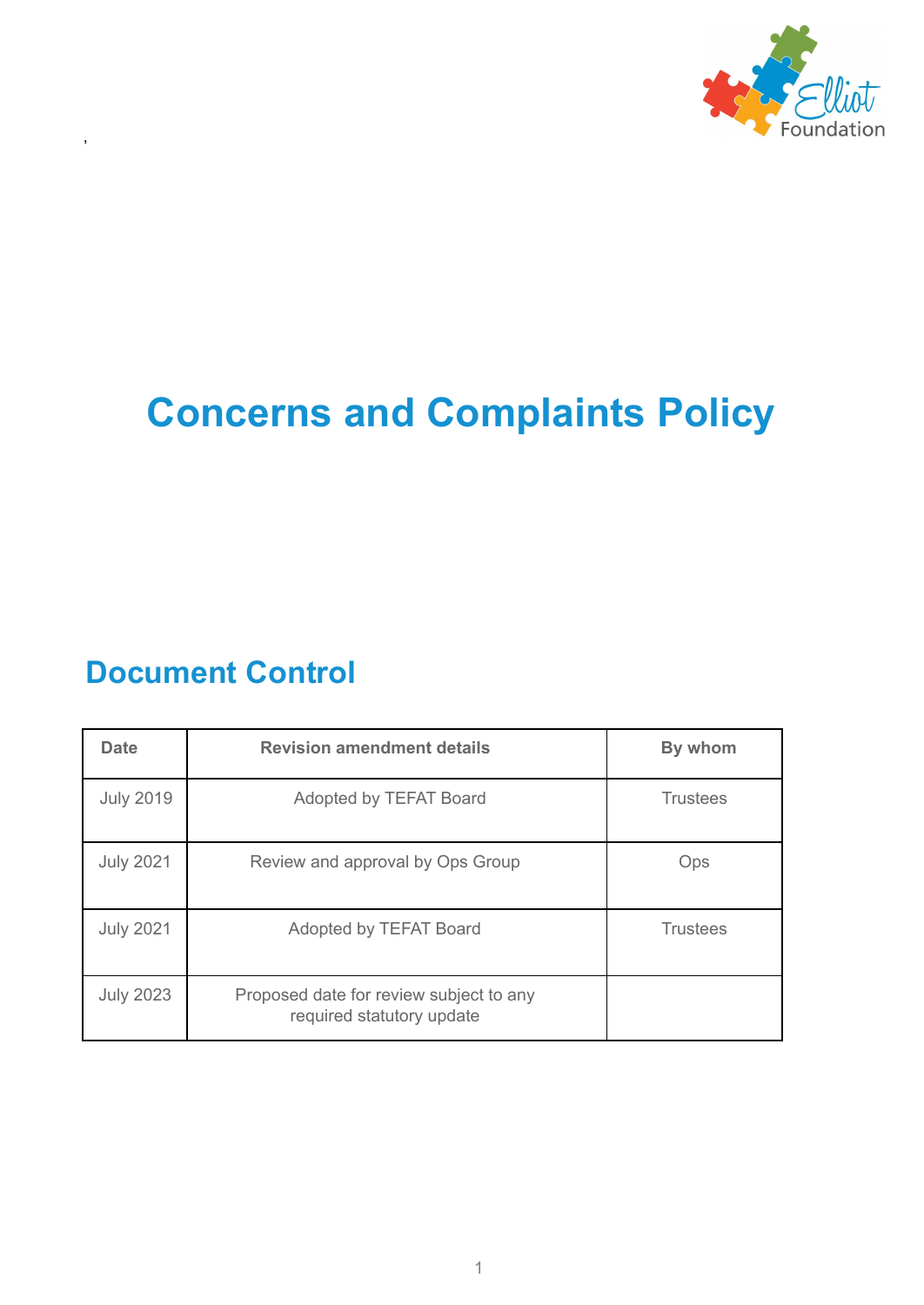

# <span id="page-1-0"></span>**Table of contents**

| <b>Table of contents</b>                                    | $\overline{2}$          |
|-------------------------------------------------------------|-------------------------|
| <b>Elliot Foundation Academies Trust Values</b>             | 3                       |
| <b>Related Policies, Statutory Guidance &amp; Documents</b> | $\overline{4}$          |
| <b>Policy statement and objectives</b>                      | $\overline{\mathbf{4}}$ |
| <b>Principles</b>                                           | 6                       |
| Process for raising a concern or complaint                  | $\overline{7}$          |
| <b>Stage 3 Complaints Panel</b>                             | 8                       |
| <b>Retention and disclosure of records</b>                  | 9                       |
| <b>Requirements for complaints procedures</b>               | 9                       |
| <b>Handling complaints fairly</b>                           | 10                      |
| <b>Escalation following a Stage 3 Complaints Panel</b>      | 10                      |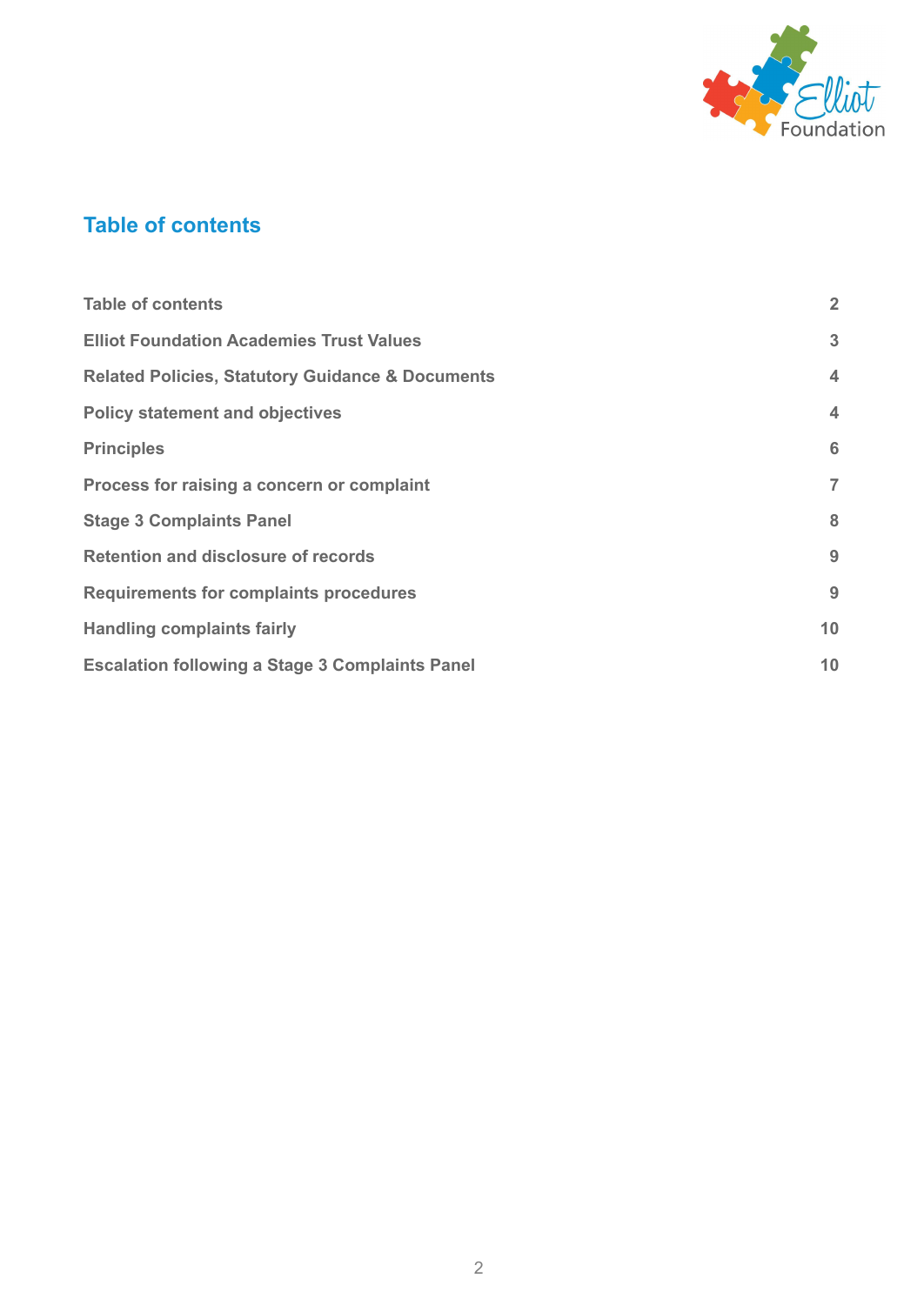

# <span id="page-2-0"></span>**Elliot Foundation Academies Trust Values**

## **1. Put children first**

- a. We trust and value your professionalism
- b. We share the responsibility for the learning and welfare of all of our children
- c. Our purpose is to improve the lives of children

#### **2. Be safe**

- a. Don't assume that someone else will do it
- b. Look after yourself, your colleagues and all children
- c. We are all responsible for each other's safety and well being
- d. Discuss any concerns with an appropriate member of staff

#### **3. Be kind & respect all**

- a. People are allowed to be different as are you
- b. Kindness creates the positive environment we all need to flourish
- c. This kindness should extend to ourselves as well as to others

#### **4. Be open**

- a. If you can see a better way, suggest it
- b. If someone else suggests a better way to you, consider it
- c. We exist to nurture innovators and support those who take informed risks in the interests of children

#### **5. Forgive**

- a. We all make mistakes
- b. Admit them, learn from them and move on

#### **6. Make a difference**

- a. Making the world a better place starts with you
- b. Model the behaviour that you would like to see from others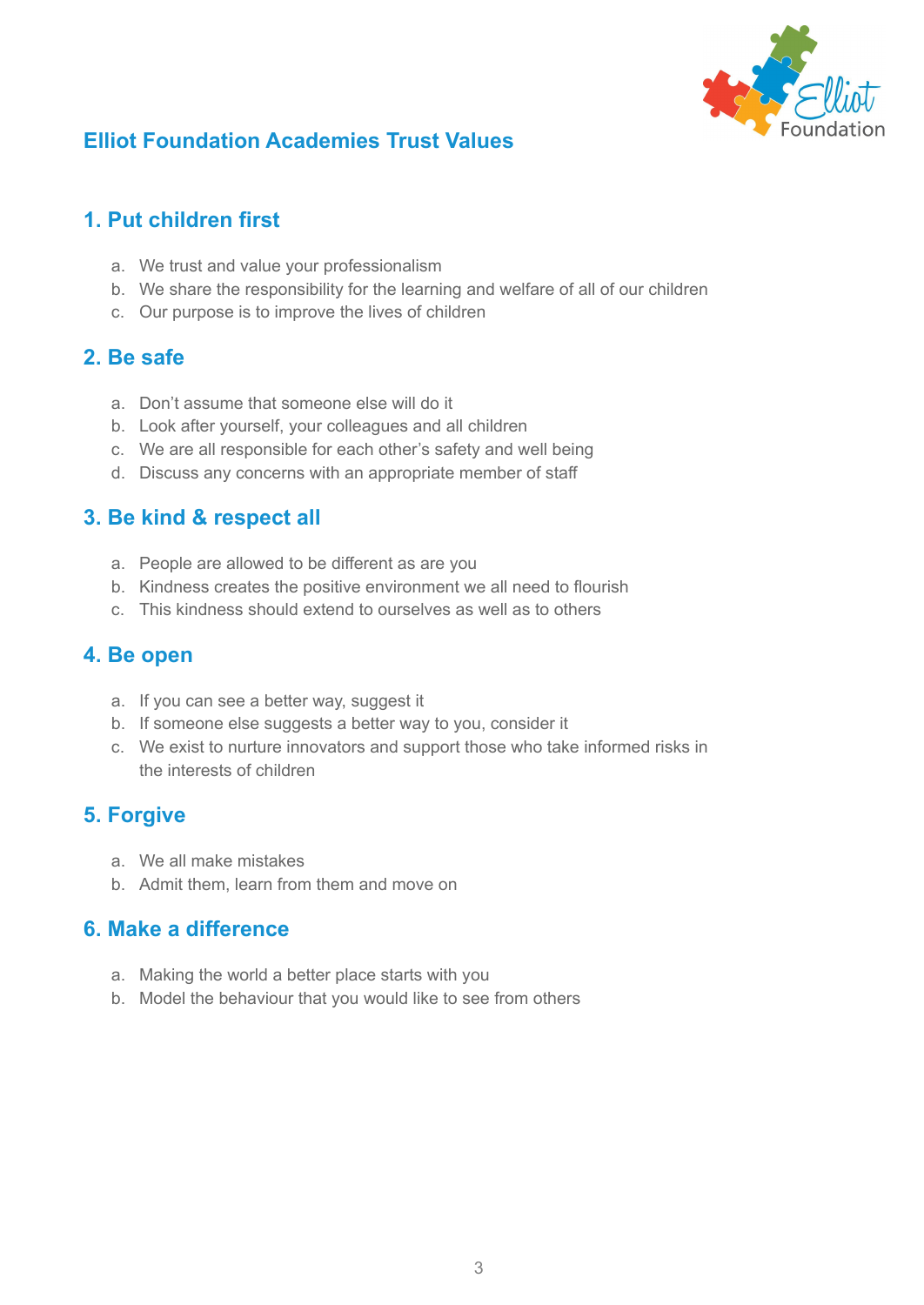

# <span id="page-3-0"></span>**Related Policies, Statutory Guidance & Documents**

- TEFAT Serial and Unreasonable Complaints Policy
- Education [\(Independent](https://www.legislation.gov.uk/uksi/2014/3283/schedule/made) School Standards) Regulations 2014
- DfE Best Practice Guidance for [Academies](https://www.gov.uk/government/publications/setting-up-an-academies-complaints-procedure/best-practice-guidance-for-academies-complaints-procedures)
- [Equality](https://www.legislation.gov.uk/ukpga/2010/15/contents) Act 2010
- Freedom of [Information](https://www.legislation.gov.uk/ukpga/2000/36/contents) Act 2000
- **Data [Protection](https://www.legislation.gov.uk/ukpga/2018/12/contents/enacted) Act (DPA) 2018**
- Guide: General Data Protection [Regulations](https://ico.org.uk/for-organisations/guide-to-data-protection/guide-to-the-general-data-protection-regulation-gdpr/) (GDPR)

# <span id="page-3-1"></span>**1. Policy statement and objectives**

- 1.1. This policy aims to support schools to resolve concerns and complaints; to put things right that may have gone wrong and to achieve reconciliation between the school and the complainant.
- 1.2. This policy and the procedures for its implementation aim to clarify the way in which concerns and complaints are managed. It aims to do so in a way which is clear and concise. The policy also seeks to promote a consistent and transparent approach to dealing with concerns and complaints across the Trust.
- 1.3. Academies are required to have a complaint procedure which meets certain requirements set by the Education (Independent School Standards) Regulations 2014 Schedule 1, Part 7 and to make the procedure available to parents of pupils and parents of prospective pupils. This policy is published on the Trust website, each school website and is available from each School Office on request.
- 1.4. This policy is based upon Part 7 of the above standards and as such only applies to concerns and complaints from parents / carers of pupils at a Trust school, regarding their child.
- 1.5. As a public body the Trust will handle concerns and complaints from people who are not parents / carers of children at the school respectfully and expediently. The Trust is not obliged however to follow this policy in doing so.
- 1.6. This policy does not cover every type of complaint and the issues noted below have their own separate procedures:
	- Matters that are the responsibility of the Local Authority such as pupil admissions and home to school transport
	- Statutory assessment of Special Educational Needs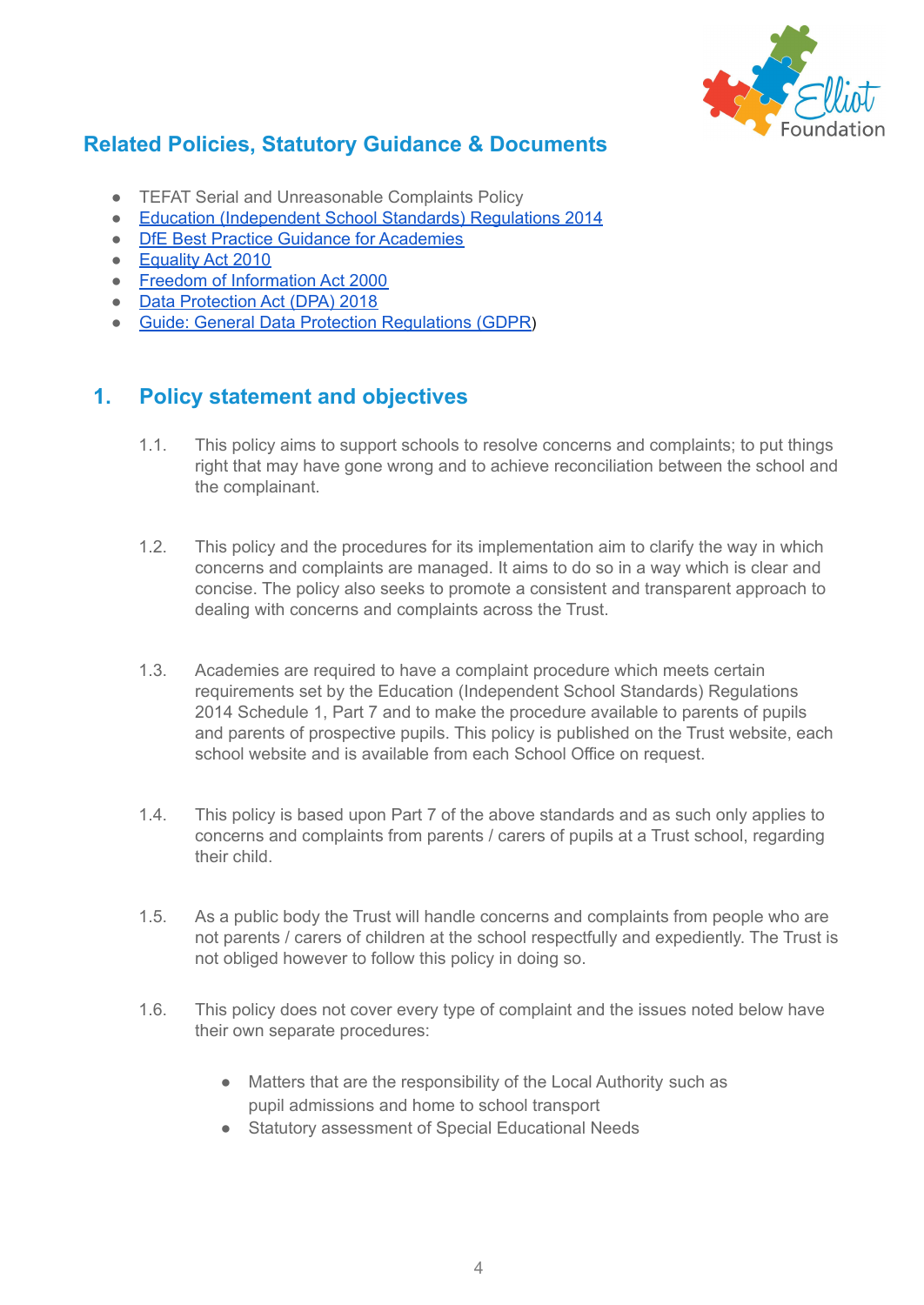

- Matters likely to require a Child Protection Investigation (handled under our Child Protection and Safeguarding policy and in line with statutory guidance)
- Exclusion of pupils from school
- The National Curriculum and related matters, including Religious Education
- Whistleblowing (handled under our Whistleblowing Policy for all employees, including temporary staff and contractors)
- Staff grievances (handled under our Grievance Policy)
- Staff conduct ( handled under internal disciplinary procedures, if appropriate)
- 1.7. Complaints about the services provided by other providers who may use school premises or facilities. Such providers should have their own complaints procedure to deal with this.
- 1.8. Concerns and complaints against TEFAT Head Office staff should be made to the CEO with the issues heard by the CEO and then a panel hearing, if applicable. Concerns or complaints against the CEO should be made to the Chair of the Trust Board with the issues heard by the Chair of the Trust Board and then a panel hearing, if applicable.
- 1.9. Concerns and complaints against individual Community Council members should be made to the Chair of the Community Council with the issues heard by the Chair and then a panel hearing if applicable. If the concern or complaint relates to the Chair of the Community Council or the entire Community Council then the issues will be heard by the Trust Legal and Governance Director and then a panel hearing, if applicable.
- 1.10. Complaint Campaigns are identified as an organised approach to a school which results in large volumes of complaints all based on the same subject and often including complainants unconnected with the school. In such circumstances the Principal, following discussion with the Trust Legal and Governance Director, may elect to send a template response to all complainants and / or to publish a single response on the school website. Any necessary or reasonable decision to deviate from the published complaints procedure in such circumstances must be documented.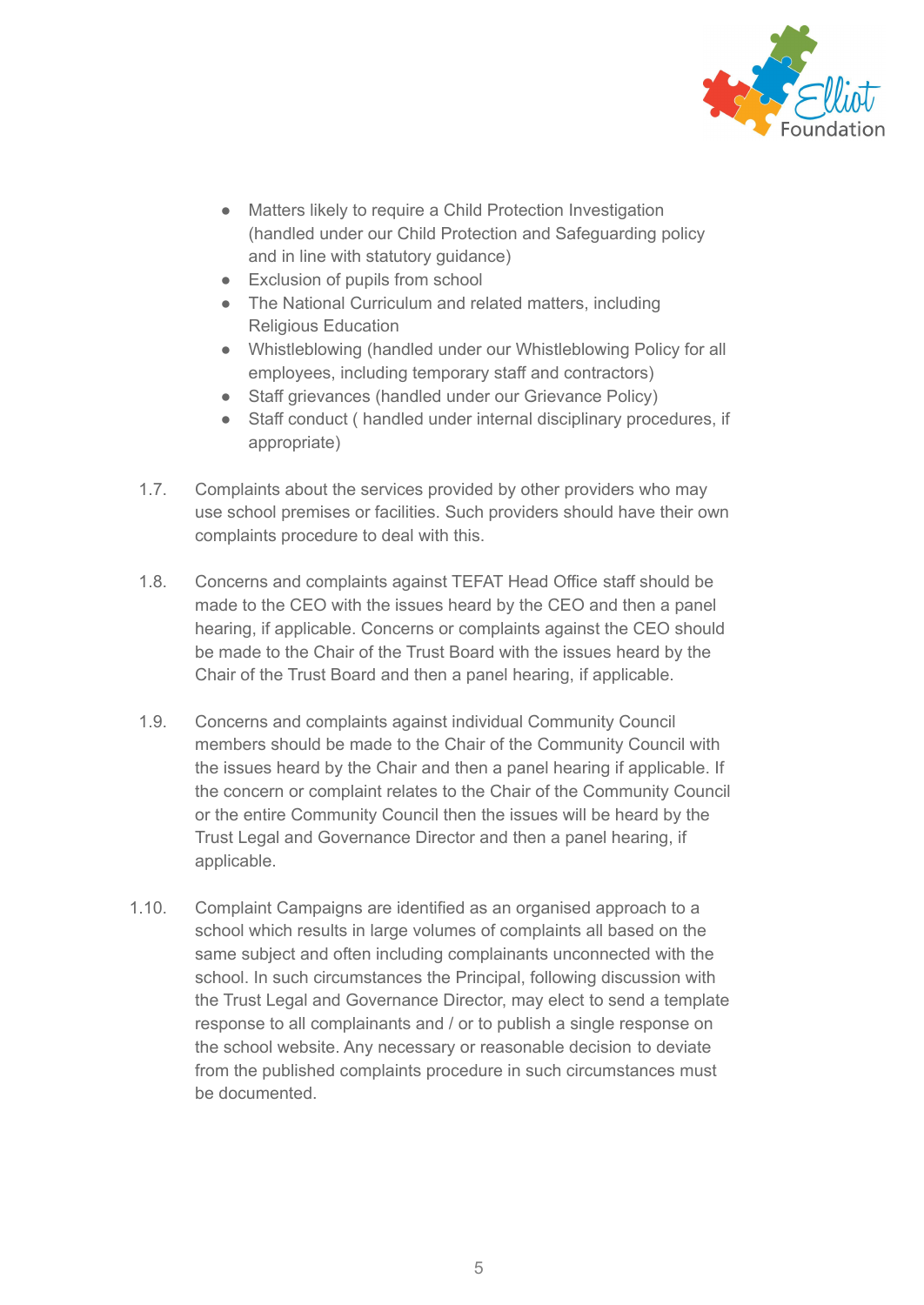

# <span id="page-5-0"></span>**2. Principles**

- 2.1. The Trust accepts that the actions of those individuals who work in the school will and should be open to comment, question and, on occasions, criticism. The Trust takes concerns and complaints seriously and strives to deal with them swiftly and thoroughly to ensure resolution.
- 2.2. A concern is defined as 'an expression of worry or doubt over an issue considered to be important for which reassurances are sought'.
- 2.3. A complaint is defined as 'an expression of dissatisfaction about actions taken or a lack of action'.
- 2.4. It is in everyone's interest that concerns and complaints are resolved at the earliest possible stage. Many issues can be resolved informally and without the need to use the formal stages of the complaints procedures.
- 2.5. Concerns and complaints will be dealt with by the member of staff best suited to deal with the matter.
- 2.6. If the concern or complaint is about an individual member of staff they have a right to know the substance and source of any allegation made against them.
- 2.7. Normally schools will not investigate anonymous concerns or complaints. However the Principal, if appropriate, will determine whether the issue raised warrants an investigation.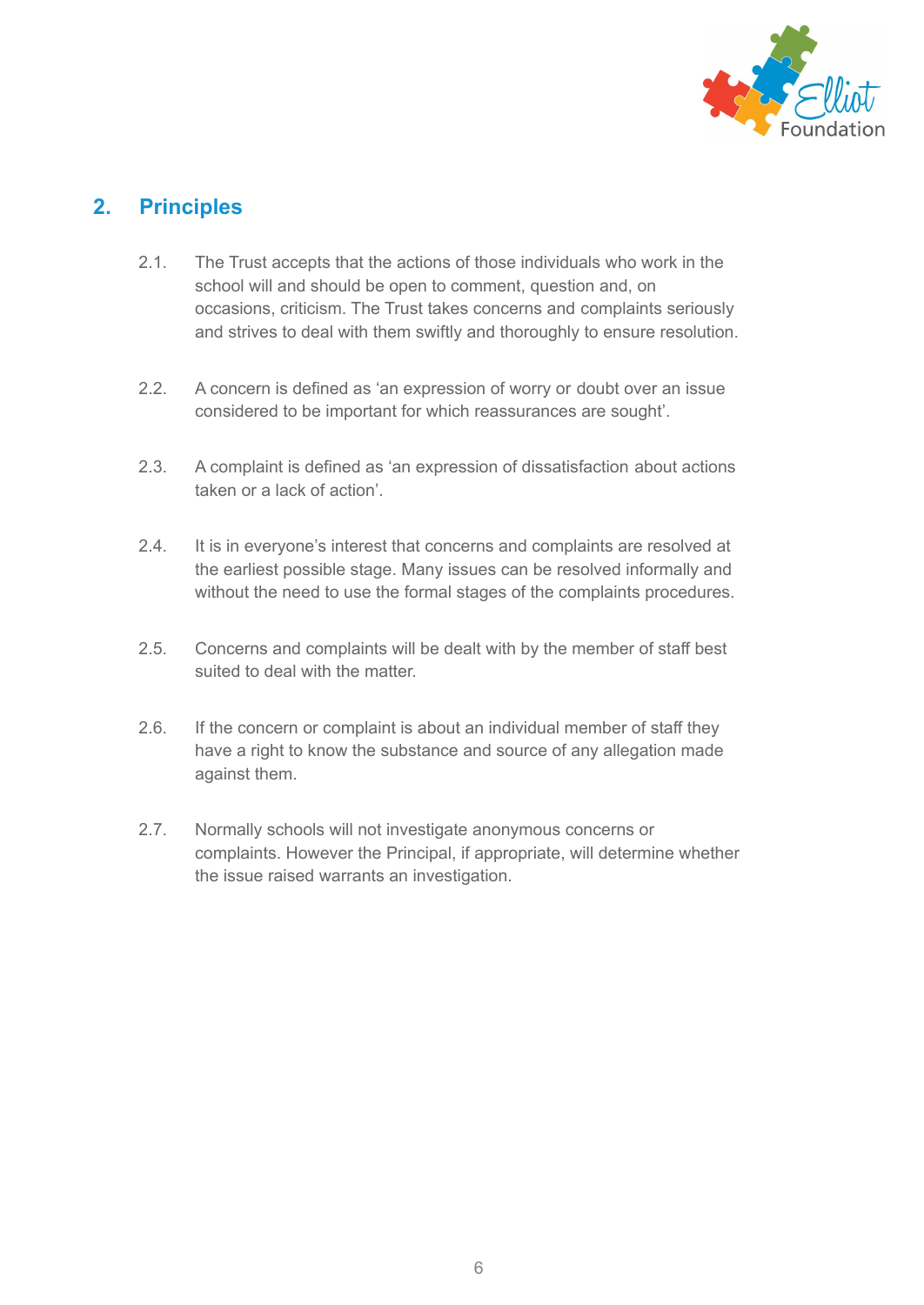

# <span id="page-6-0"></span>**3. Process for raising a concern or complaint**

| Stage 1        | Concern heard by<br>a member of staff<br>(informal)                           | It is to be hoped that most concerns can be expressed and<br>resolved on an informal basis and at the earliest opportunity.<br>This will most likely be through discussion (s) with the most<br>appropriate member of staff; class teacher or member of the<br>senior leadership team.                             |
|----------------|-------------------------------------------------------------------------------|--------------------------------------------------------------------------------------------------------------------------------------------------------------------------------------------------------------------------------------------------------------------------------------------------------------------|
|                |                                                                               | A concern can be made in person, in writing or by telephone.<br>They may also be made by a third party acting on behalf of an<br>individual, as long as they have appropriate consent to do so.                                                                                                                    |
|                |                                                                               | The person responding to the concern will provide an informal<br>response within 5 school days of the receipt of the concern. A<br>written response will, if appropriate and proportionate in<br>relation to the concern raised, be provided.                                                                      |
|                |                                                                               | Concerns or complaints made outside of term time will be<br>acknowledged as being received on the first school day after<br>the holiday period.                                                                                                                                                                    |
| <b>Stage 2</b> | Complaint heard<br>by the Principal<br>(complaint which<br>is put in writing) | If the complainant feels that their concern has not been<br>resolved under Stage 1, the next step is to make a formal<br>complaint. Complaints should be submitted in writing (unless<br>there is sufficient reason to request a reasonable adjustment)<br>within 10 school days of the final informal discussion. |
|                |                                                                               | During this stage the Principal will deal with the complaint. The<br>Principal will acknowledge receipt of the complaint in writing<br>and will consider the most appropriate method to resolve the<br>issues.                                                                                                     |
|                |                                                                               | The Principal will respond to the complaint in writing via a<br>letter or an email within 10 school days.                                                                                                                                                                                                          |
| Stage 3        | Complaint heard<br>by the Complaints<br>Panel                                 | If the complainant is still not satisfied they should write to the<br>Chair of the Community Council explaining the reason why<br>they remain dissatisfied with previous attempts to resolve the<br>complaint.                                                                                                     |
|                |                                                                               | The request must be received within 10 school days of the<br>date the letter was received from the Principal.<br>The school will convene a Complaints Panel within 15 days of<br>the receipt of the letter.                                                                                                        |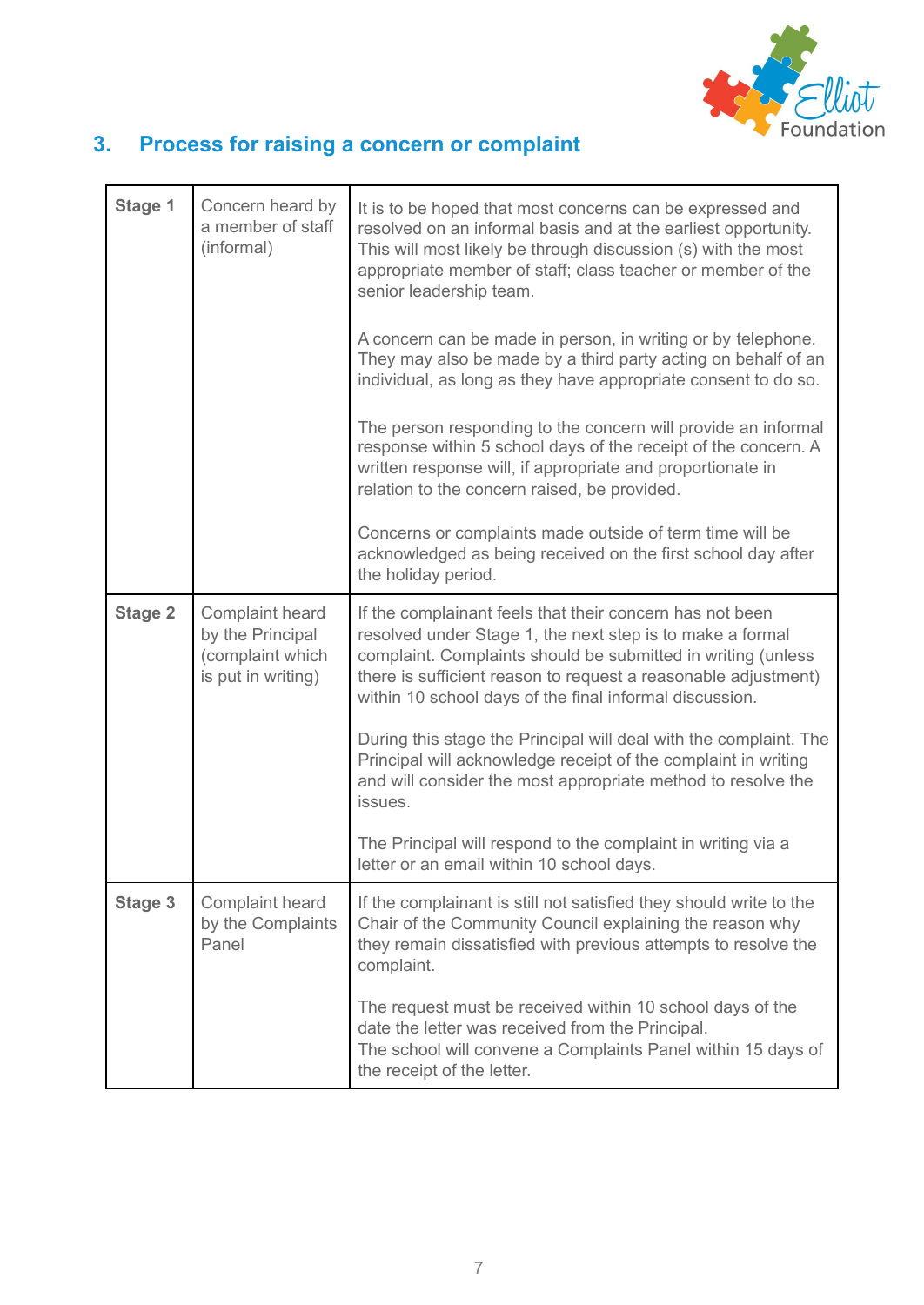

3.1. The complaint must be raised within three months of the incident or where associated incidents have occurred, within three months of the last of these incidents. Complaints made outside of this timeframe will be considered on a case by case basis.

# <span id="page-7-0"></span>**4. Stage 3 Complaints Panel**

- 4.1. The Complaints Panel will consist of at least three members who have had no prior connection with the complaint and one will be a panel member independent of the management and running of the school; this is to ensure that the panel has the benefit of an external source of scrutiny and challenge. The independent panel member may be a Community Council member from another Trust school as long as they have no conflict of interest or prior knowledge of the complaint.
- 4.2. The complainant will, with reasonable notice, be informed of the time, date and venue for the hearing by the clerk to the panel. The venue chosen will be accessible to all parties and allow for the hearing to be held in private. The complainant can, if they so wish, be accompanied by a relative or friend when attending the Panel.
- 4.3. The clerk to the panel will provide a point of contact for the complainant and the complaints panel and ensure everyone involved is aware of their legal rights, duties and relevant legislation. The clerk will collate any relevant material (Stage 1 and 2 paperwork, supporting statements/ documents), prepare an agenda and disseminate to all parties no less than 5 working days ahead of the meeting.
- 4.4. With reference to audio or video evidence the Complaints Panel will not normally accept recordings of meetings/conversations that were obtained covertly and without informed consent of all parties being recorded.
- 4.5. The Complaints Panel will also not review any new issues at this stage or allow evidence unrelated to the initial complaint to be included. New issues must be raised in line with this policy and dealt with under Stage 1 of the complaints process.
- 4.6. The Complaints Panel will aim to reach an outcome in respect of the complaint (i.e.) upheld, partially upheld, not upheld, unable to substantiate. The Panel will also decide and agree on any appropriate action to be taken as a result of the complaint or to resolve the complaint. Where appropriate, the panel will make recommendations to change processes/procedures to ensure problems of a similar nature do not recur in the future.
- 4.7. The Chair of the panel will provide the complainant with the decision, the reason for their decision and if there are any recommendations in writing within 5 working days.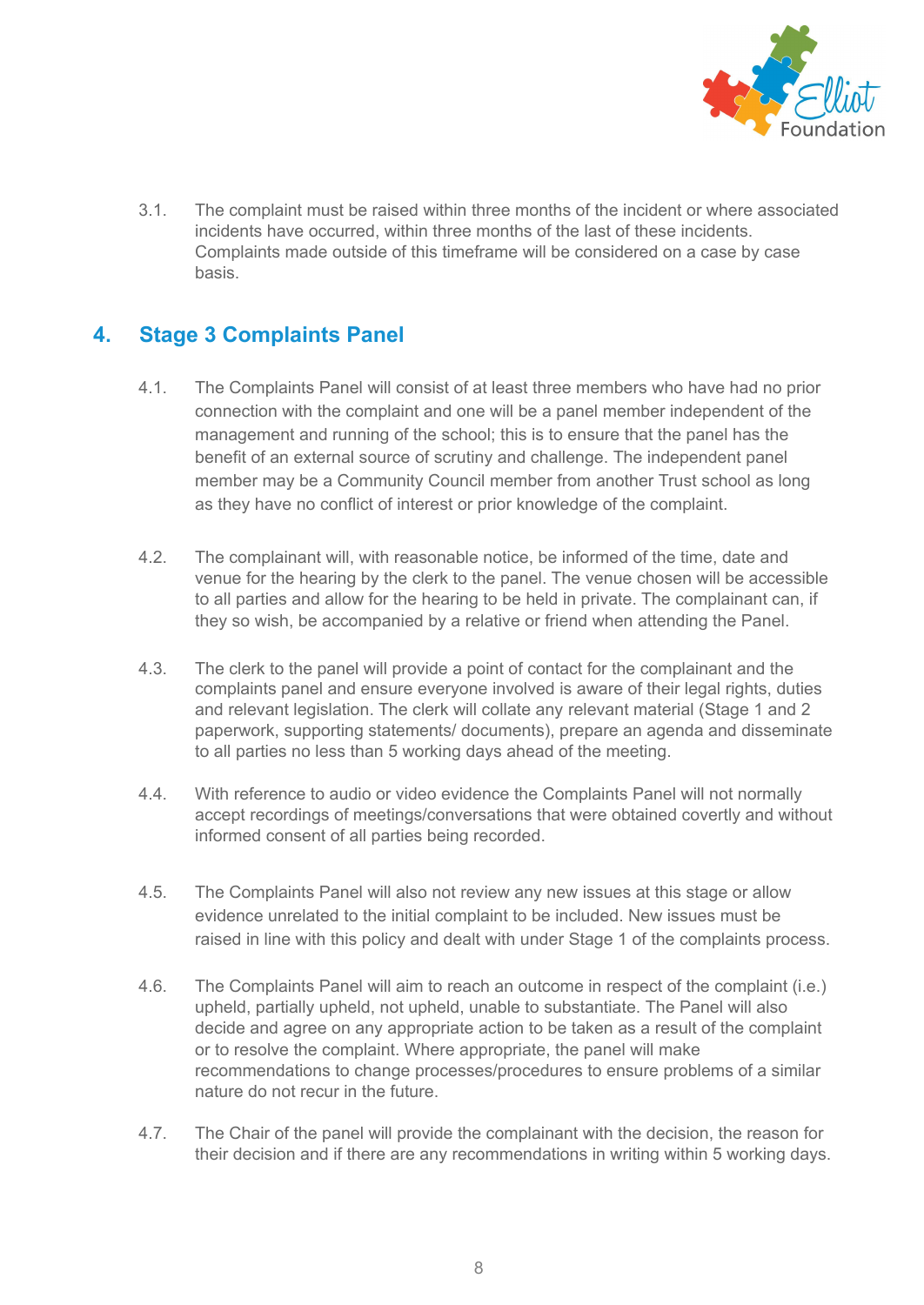

- 4.8. The Complaints Panel will not tolerate abusive language or behaviour at any time, and reserve the right to postpone the process should it feel that the welfare of staff, pupils or panel members is at significant risk.
- 4.9. Any disciplinary outcome of any investigation into the conduct of a member of staff is a confidential matter and will not be disclosed to the complainant.

#### <span id="page-8-0"></span>**5. Retention and disclosure of records**

- 5.1. Concerns and complaints will be dealt with having due regard for confidentiality and the security of any records in line with current data protection policy and guidance.
- 5.2. TEFAT, as a multi-academy trust, is the data controller. Therefore, where statutory regulations do not apply, decides the amount of time records are kept. However, under the GDPR, data will not be kept longer than is necessary.

#### <span id="page-8-1"></span>**6. Requirements for complaints procedures**

- 6.1. The clerk to the panel is responsible for ensuring an accurate record of the meeting, circulating the minutes and notifying all parties of the outcome of the panel in writing.
- 6.2. The clerk will provide a copy of the findings and recommendations to the complainant and, where appropriate, the person complained about.
- 6.3. The procedure must provide for a written record to be kept of all complaints that are made (including the procedures followed), where the parent is not satisfied with the response to the initial complaint.
- 6.4. The procedure must also provide for a written record on whether they are resolved following a formal procedure, proceed to a panel hearing or/and any action taken by the school as a result of those complaints (regardless of whether they are upheld).
- 6.5. Ensure that records of all complaints, findings and recommendations are kept confidential except in the instance where there is an inspection on the school premises by the Principal and / or officers of the Trust as appropriate.
- 6.6. Ensure that records of all complaints (and corresponding statements/evidence) and records relating to individual complaints are kept confidential, except where the Secretary of State, Trust officer or an inspecting body under section 109 of the 2008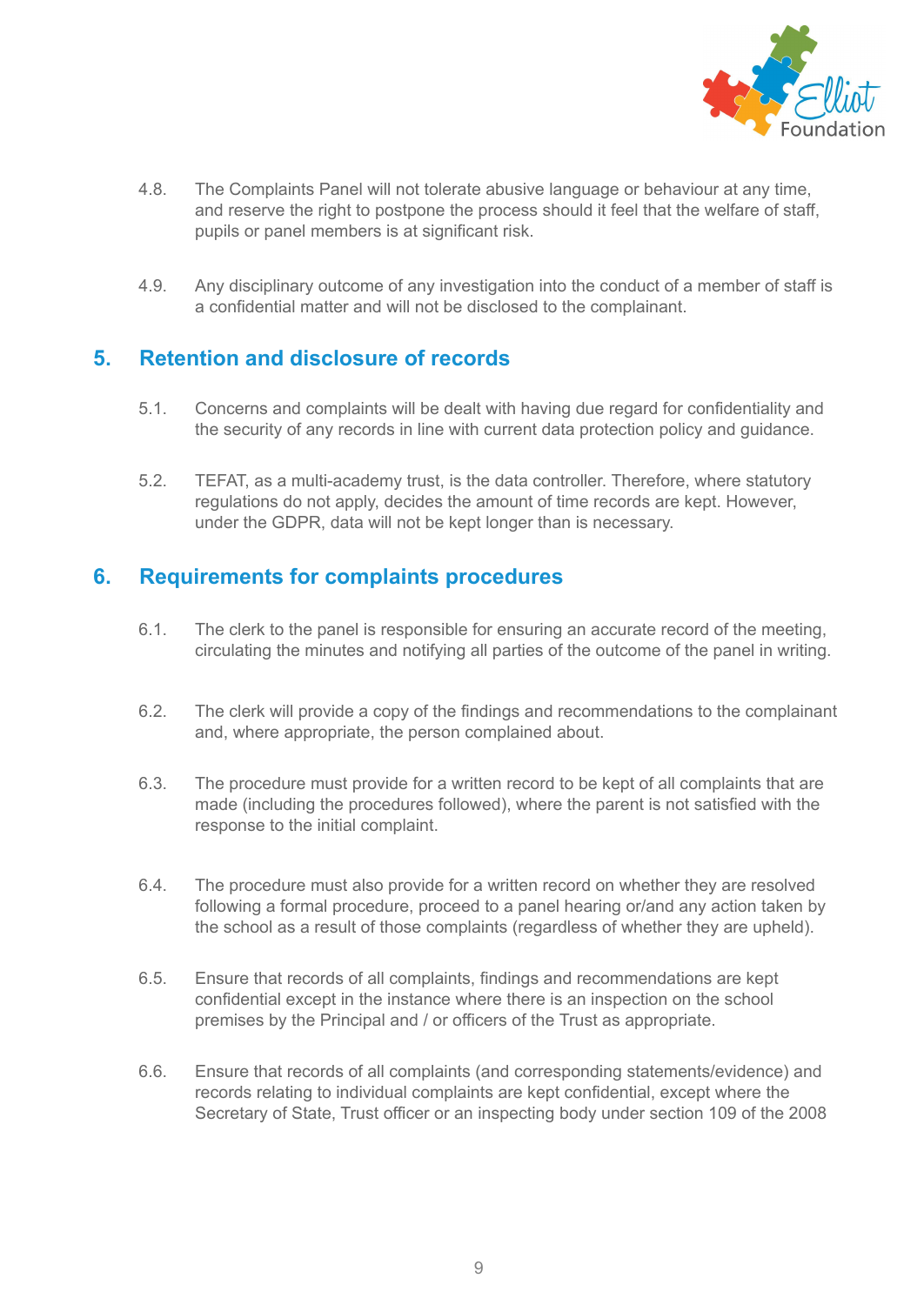

act requests access.

6.7. Ask that if a complainant wants to withdraw their complaint they confirm this in writing.

# <span id="page-9-0"></span>**7. Handling complaints fairly**

- 7.1. Persons who have a conflict of interest should not take part in the complaints process. If there is any reasonable doubt as to a person's ability to act impartially they should withdraw from considering the complaint.
- 7.2. Complainants are entitled to be treated fairly and to be offered a chance to state their case either in person or in writing at each stage of the process.
- 7.3. If however following reasonable attempts to accommodate complainants with dates for panel hearings and they refuse or are unable to attend it may be necessary to convene meetings or panel hearings in their absence and to reach a conclusion in the interest of drawing the complaint to a close.
- 7.4. The implementation and adherence to this policy should reduce the number of complaints that become protracted or vexatious. If a complainant tries to reopen the same issue the Chair of the Community Council will write to the complainant explaining that the complaint has been through all stages of the procedure, is now exhausted and the matter is now closed. Any further attempt to reopen the issue will be dealt with under the Serial and Unreasonable Complaints Policy.

## <span id="page-9-1"></span>**8. Escalation following a Stage 3 Complaints Panel**

- 8.1. Should a complainant remain dissatisfied following a Stage 3 outcome letter they will be advised of their right to escalate their complaint to the Education Skills and Funding Agency (ESFA).
- 8.2. The ESFA will check whether the complaint has been dealt with properly by the Trust. They will consider complaints about Trusts that fall into any of the following three areas:
	- Where there is undue delay or the Trust did not comply with its own complaints procedure when considering a complaint
	- Where the Trust is in breach of its funding agreement with the Secretary of State